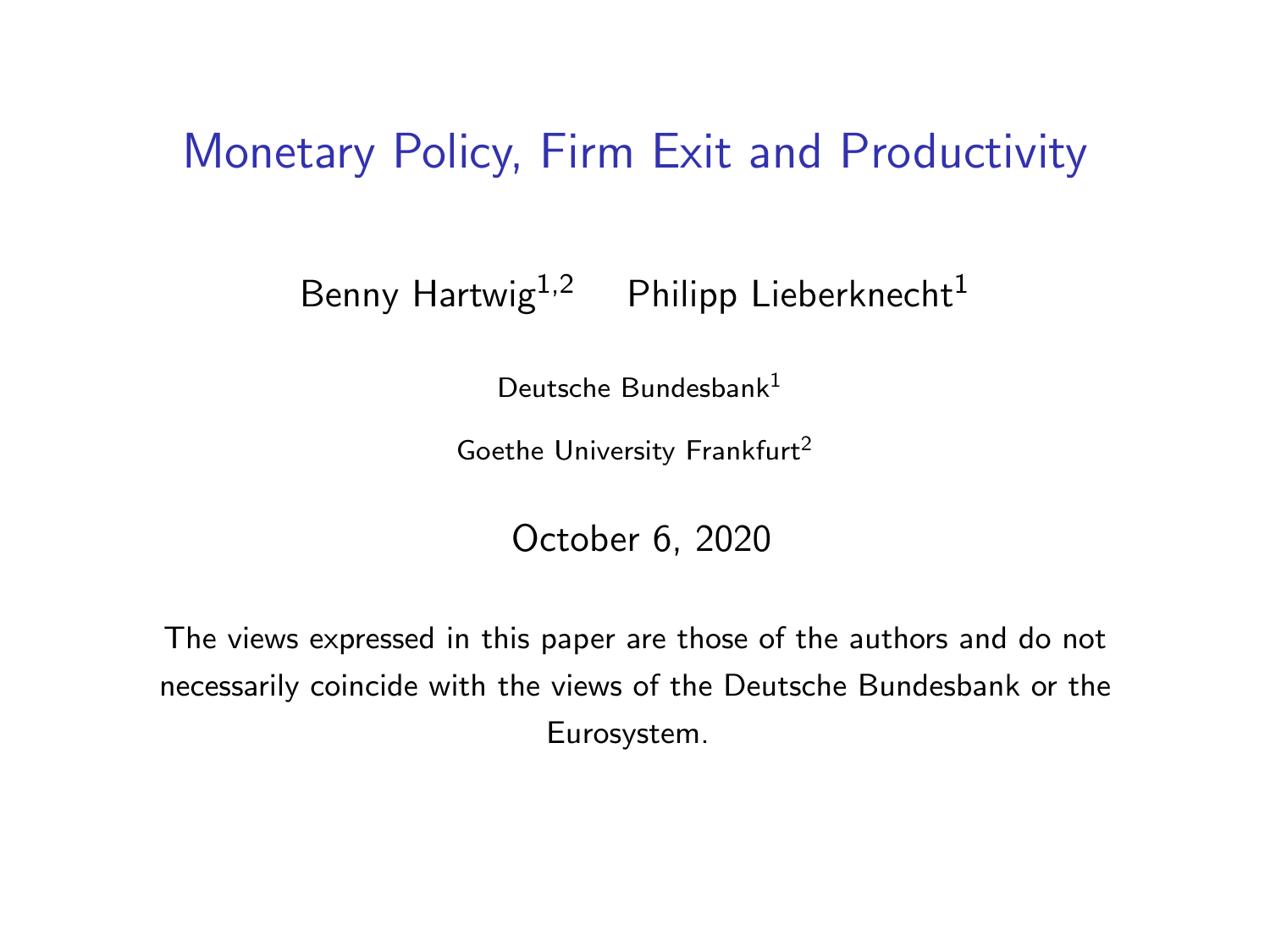### Introduction

Motivation

- **•** Firms' entry and exit decision shape business cycles [\(Ghironi and Melitz, 2005;](#page--1-0) [Bilbiie, Ghironi, and Melitz, 2012\)](#page--1-1)
- Decisions depend on expected profitability over the cycle
	- $\Rightarrow$  Potentially crucial for monetary transmission mechanism

What do we know?

- Monetary policy and entry of homogeneous firms [\(Bergin and](#page--1-2) [Corsetti, 2008;](#page--1-2) [Lewis and Poilly, 2012;](#page--1-3) [Bilbiie, Fujiwara, and](#page--1-4) [Ghironi, 2014\)](#page--1-4)
- But little discussion of exit and heterogeneity of firms

Research aim:

• Investigate importance of firm exit and heterogeneity in productivity for transmission of monetary policy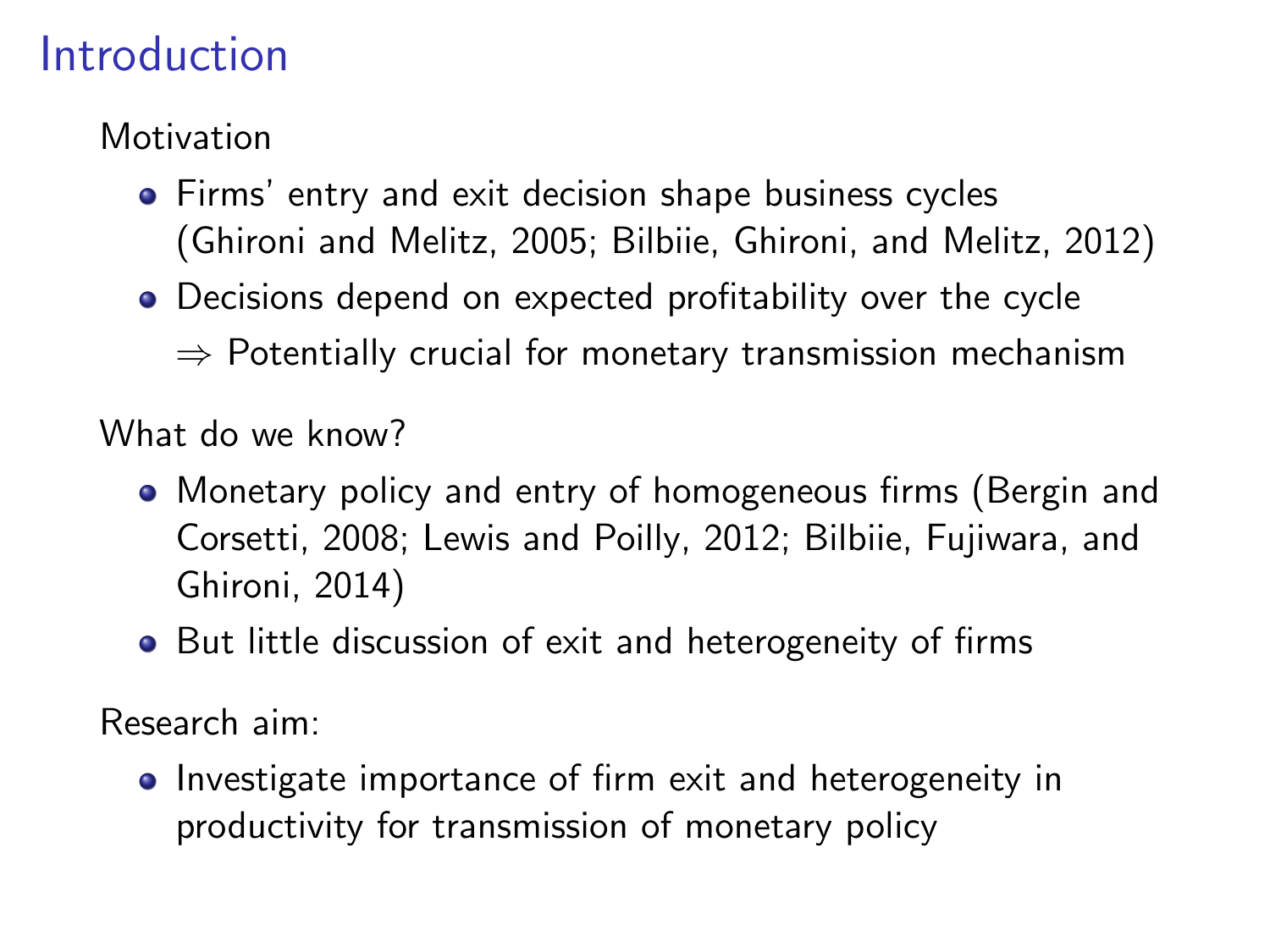### Empirical Analysis

Data set and sample ranges from 1993Q2 to 2017Q4

- Entry and exit proxied by establishment series (BLS)
- After tax real corporate profits (BEA)
- TFP, util. adj. TFP, and labor prod. from [Fernald \(2014\)](#page--1-5)
- Update on intra-daily asset price changes from Gürkaynak
- Controls: one-year govt, real GDP, GDP (defl), EBP, S&P500

Model and identification in spirit of Jarociński and Karadi (2020)

- VAR with FOMC announcement surprises (FF4 & S&P500)
- Frequency conversion from monthly to quarterly obscures relationship between high and low frequency variables
- $\Rightarrow$  Monetary policy shock identified as a negative co-movement shock between interest rate and stock price changes of both high-frequency and low-frequency variables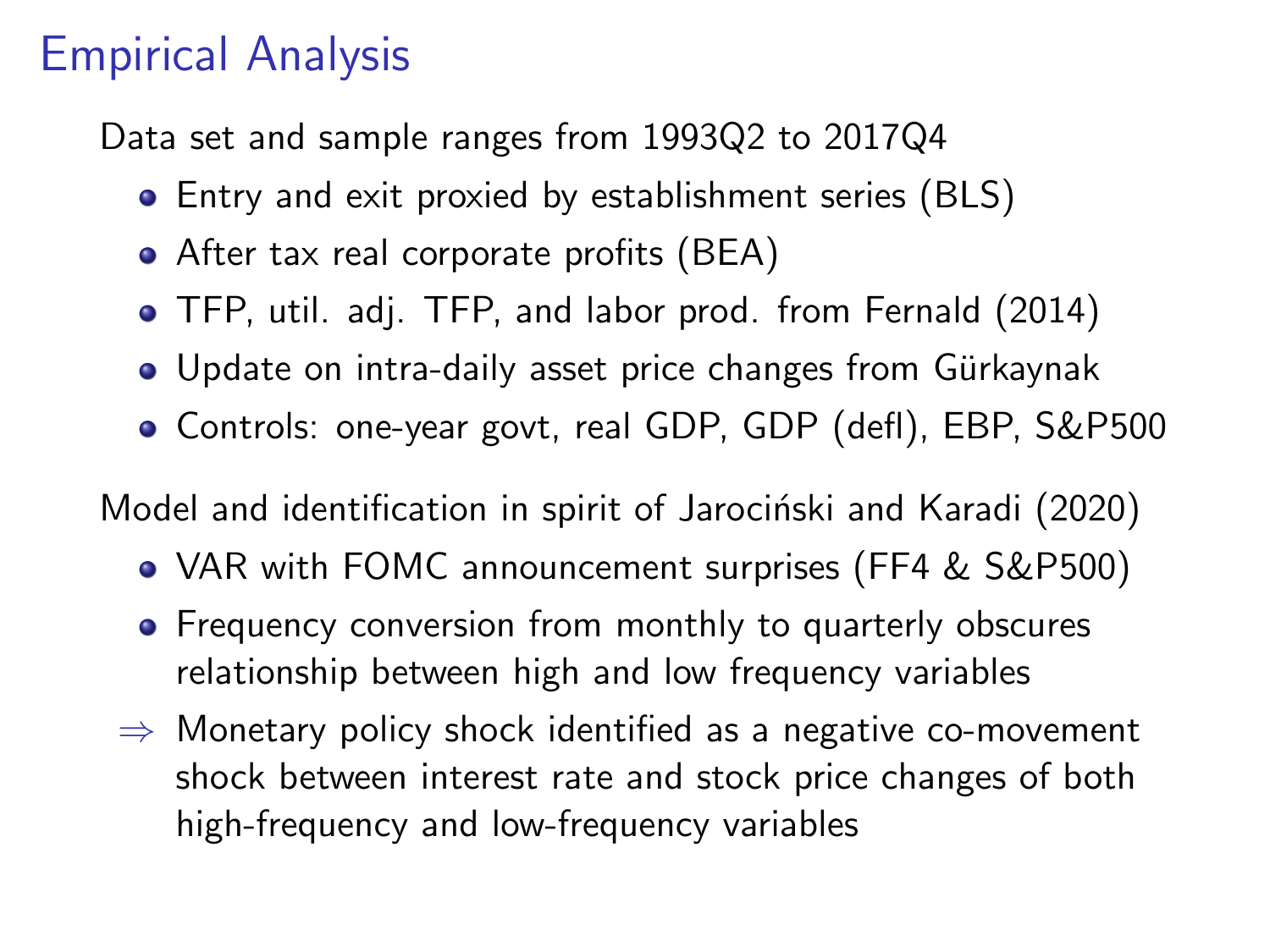# Effects of expansionary monetary policy (I)

Corporate profits

- increases after a monetary easing
- consistent with [Lewis and Poilly \(2012\)](#page--1-3)

Firm entry

- increases persistently and last 3–4 years
- **o** consistent with [Lewis \(2009\)](#page--1-7); [Lewis and](#page--1-3) [Poilly \(2012\)](#page--1-3); [Bergin and Corsetti](#page--1-2) [\(2008\)](#page--1-2); [Hamano and Zanetti \(2020\)](#page--1-8)

Firm exit

- declines but overshoots after 2 years
- **•** firms remain active as profits increase, but exit as soon as stimulus fades
- **•** technology shock similar in [Rossi \(2019\)](#page--1-9)

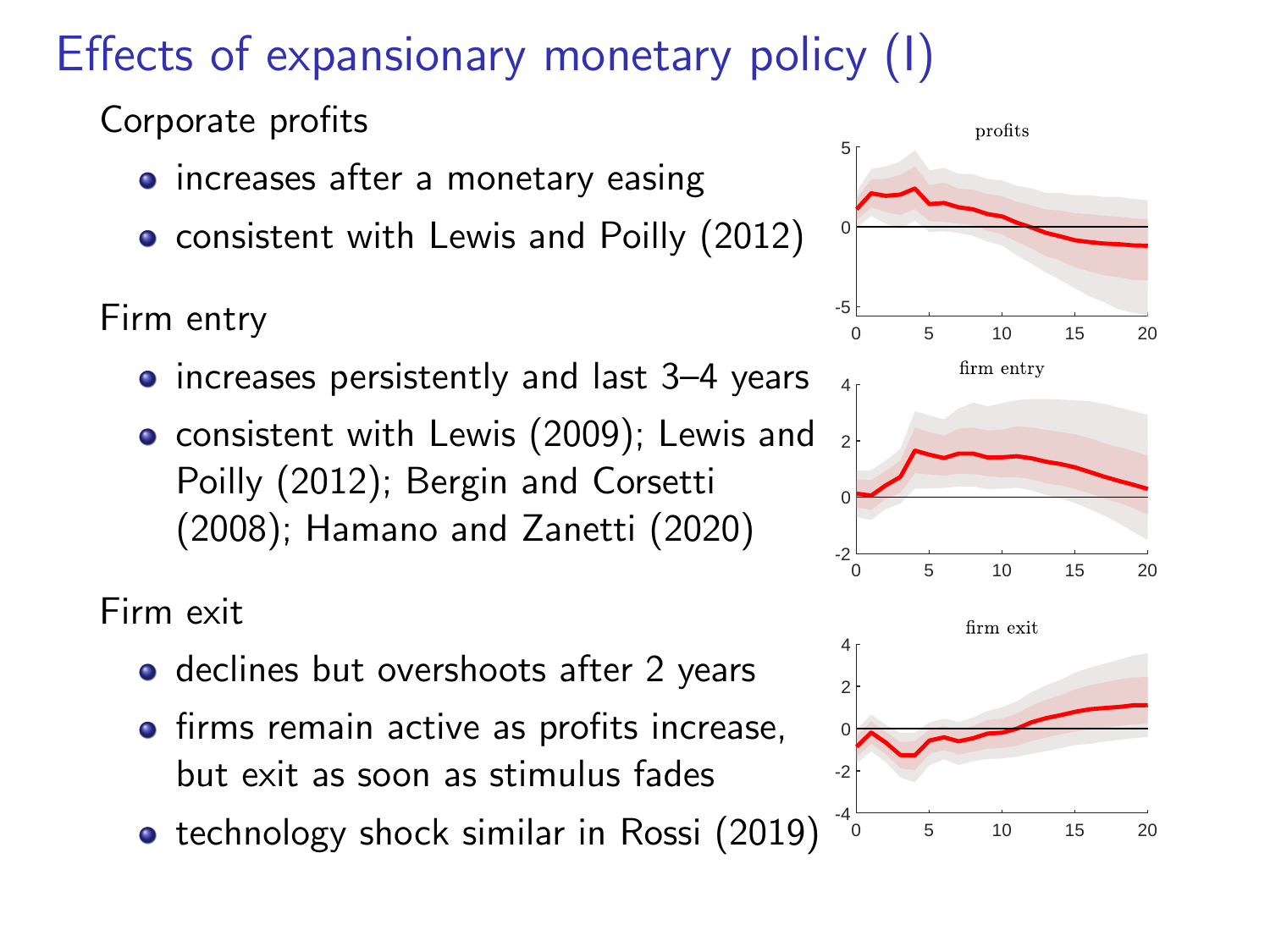# Effects of expansionary monetary policy (II)



#### Aggregate TFP

- **•** persistent increase and lasts for 2 years
- **•** resource utilization increases as number of active firms surge, while average firm productivity declines (model)

TFP util. adjusted and labor productivity

- **•** insignificant, monetary neutrality
- util. adj. drives pro-cyclicality of TFP
- **•** inconsistent with [Moran and Queralto](#page--1-10) [\(2018\)](#page--1-10); [Christiano, Eichenbaum, and](#page--1-11) [Evans \(2005\)](#page--1-11); [Meier and Reinelt \(2020\)](#page--1-12); who document significant booms but use different identification strategies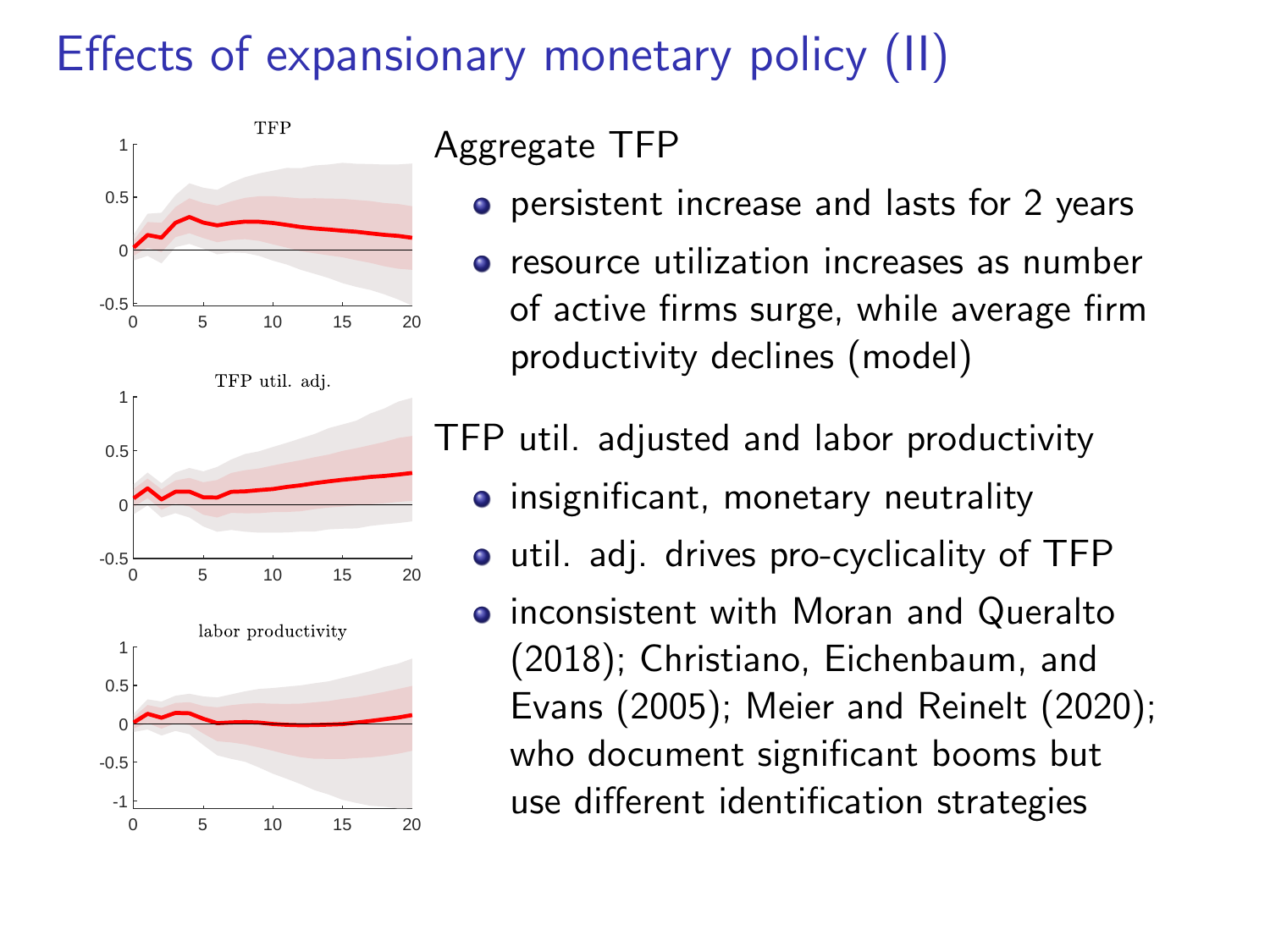### Theoretical Analysis

The Model

- DSGE model with endogenous entry and exit à la [Hopenhayn](#page--1-13) [\(1992\)](#page--1-13), [Melitz \(2003\)](#page--1-14), [Ghironi and Melitz \(2005\)](#page--1-0)
	- $+$  nominal price and wage rigidities [\(Rotemberg, 1982\)](#page--1-15)
	- + working capital channel [\(Ravenna and Walsh, 2006\)](#page--1-16)

Firm entry and exit depend on real expected profitability

• Response of firm profits depends on nominal and real frictions

$$
\widetilde{d}_t = \underbrace{Y_t^C}_{(1)} - \underbrace{\frac{\tau}{2} \left( \frac{\widetilde{p}_t}{\widetilde{p}_{t-1}} - 1 \right)^2 Y_t^C}_{(2)} - \underbrace{w_t \widetilde{L}_t^C}_{(3)} - \underbrace{f \frac{w_t R_t^{\vartheta}}{A_t} S_t}_{(4)}
$$

direct demand (revenues) 2 price adjustment cost <sup>3</sup> labor cost 4 fixed cost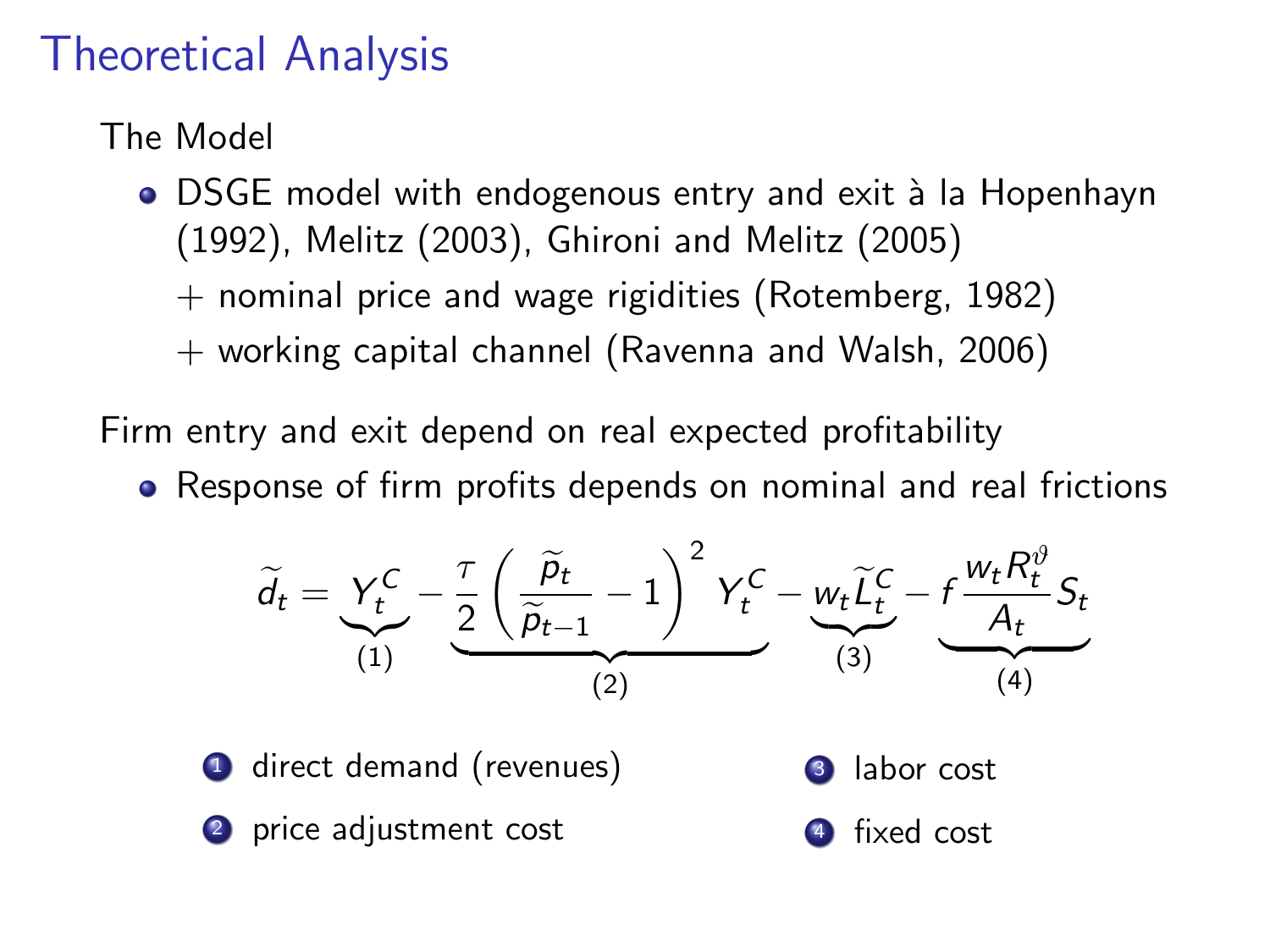### Transmission of a Monetary Policy Shock

Revenue channel dominates cost channels (only wage-stickiness)

- profits increase
- more firms enter
- less exit, more unproductive firms remain in the economy
- **o** drags average productivity down
- **•** though aggregate productivity increases